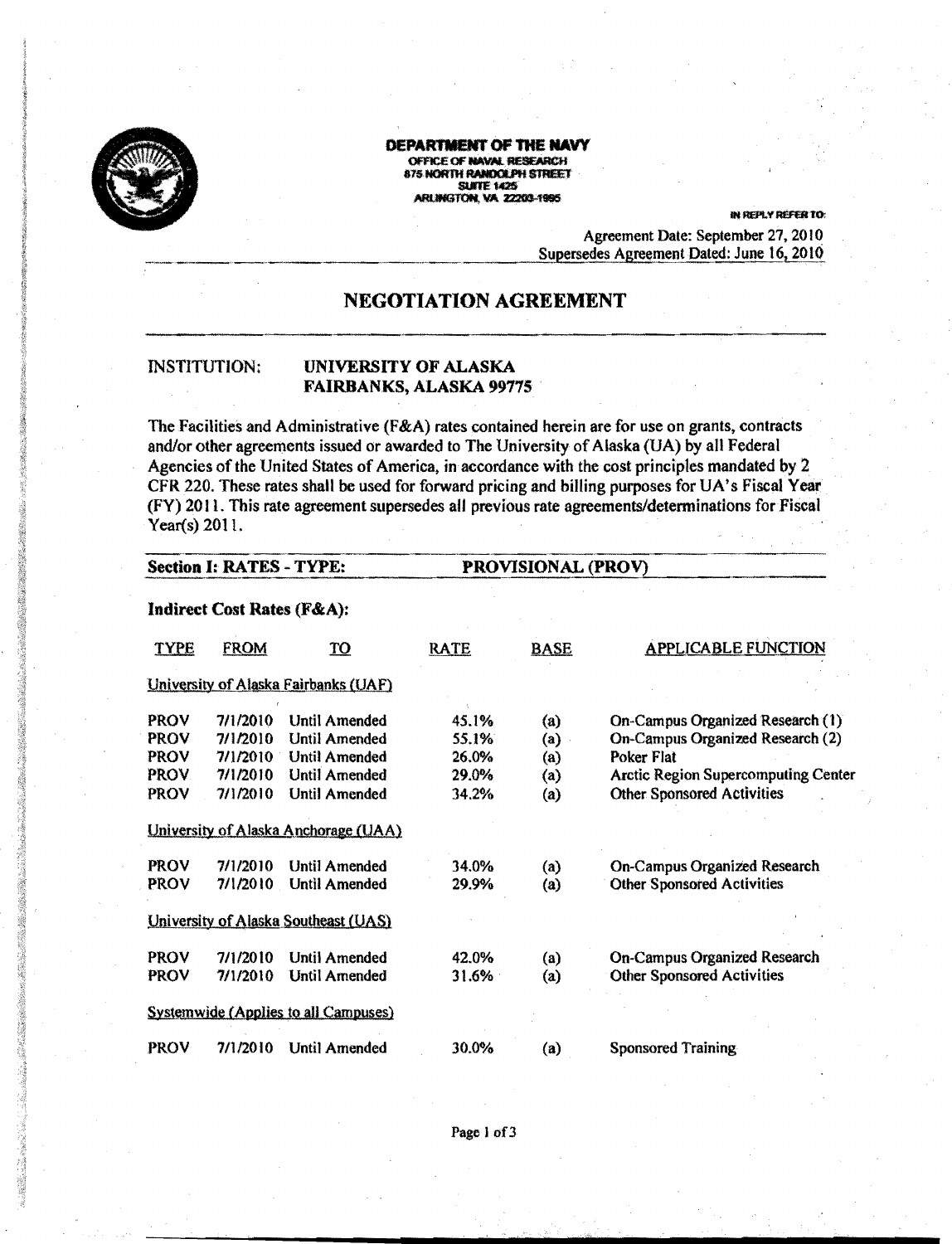#### DISTRIBUTION BASES

(a) Modified Total Direct Costs (MTDC), as defined in 2 CFR 220, consisting of all salaries and wages, fringe benefits, materials and supplies, services. travel, and subgrants and subcontracts up to the first \$25,000 of each subgrant or subcontract (regardless of the period covered by the subgrant or subcontract). Equipment, capital expenditures, charges for patient care and tuition remission, long term space rental costs, scholarships, and fellowships as well as the portion ofeach subgrant and subcontract in excess of \$25,000 shall be excluded from Modified Total Direct Costs.

#### APPLICABLe TO:

(I) Applies to all Non-DOD Instruments, all DOD Grants and to DOD Contracts awarded before November 30, 1993.

(2) Applies to only DOD Contracts awarded on or after November 30. 1993 in accordance with and under the authority of DFARS 231.303(1).

# SECTION II - GENERAL TERMS AND CONDITIONS

A. LIMITATIONS: Use of the rates set forth under Section I is subject to any statutory or administrative limitations and is applicable to a given grant, contract or other agreement only to the extent that funds are available and consistent with any and all limitations of cost clauses or provisions, if any. contained therein. Acceptance of any or all of the rates agreed to herein is predicated upon all the following conditions: (1) that no costs other than those incurred by the grantee/contractor were included in its indirect cost pool as finally accepted and that all such costs are legal obligations of the grantee/contractor and allowable under governing cost principles; (2) that the same costs that have been treated as indirect costs are not claimed as direct costs; (3) that similar types of costs, in like circumstances, have been accorded consistent accounting treatment; (4) that the information provided by the contractor/grantee, which was used as the basis for the acceptance of the rates agreed to herein and expressly relied upon by the Government in negotiating the said rates, is not subsequently found to be materially incomplete or inaccurate.

B. ACCOUNTING CHANGES: The rates contained in Section 1 of this agreement are based on the accounting system in effect at the time this agreement was negotiated. Changes to the  $method(s)$  of accounting for costs, which affects the amount of reimbursement resulting from the use ofthese rates, require the written approval of the authorized representative ofthe cognizant negotiating agency for the Government prior to implementation of any such changes. Such changes include but are not limited to changes in the charging of a particular type of cost from indirect to direct. Failure to obtain such approval may result in subsequent cost disallowances.

C. PROVISIONAL RATES: The provisional rates contained in this agreement are subject to unilateral amendment by the Government or bilateral amendment by the contracting parties at any time.